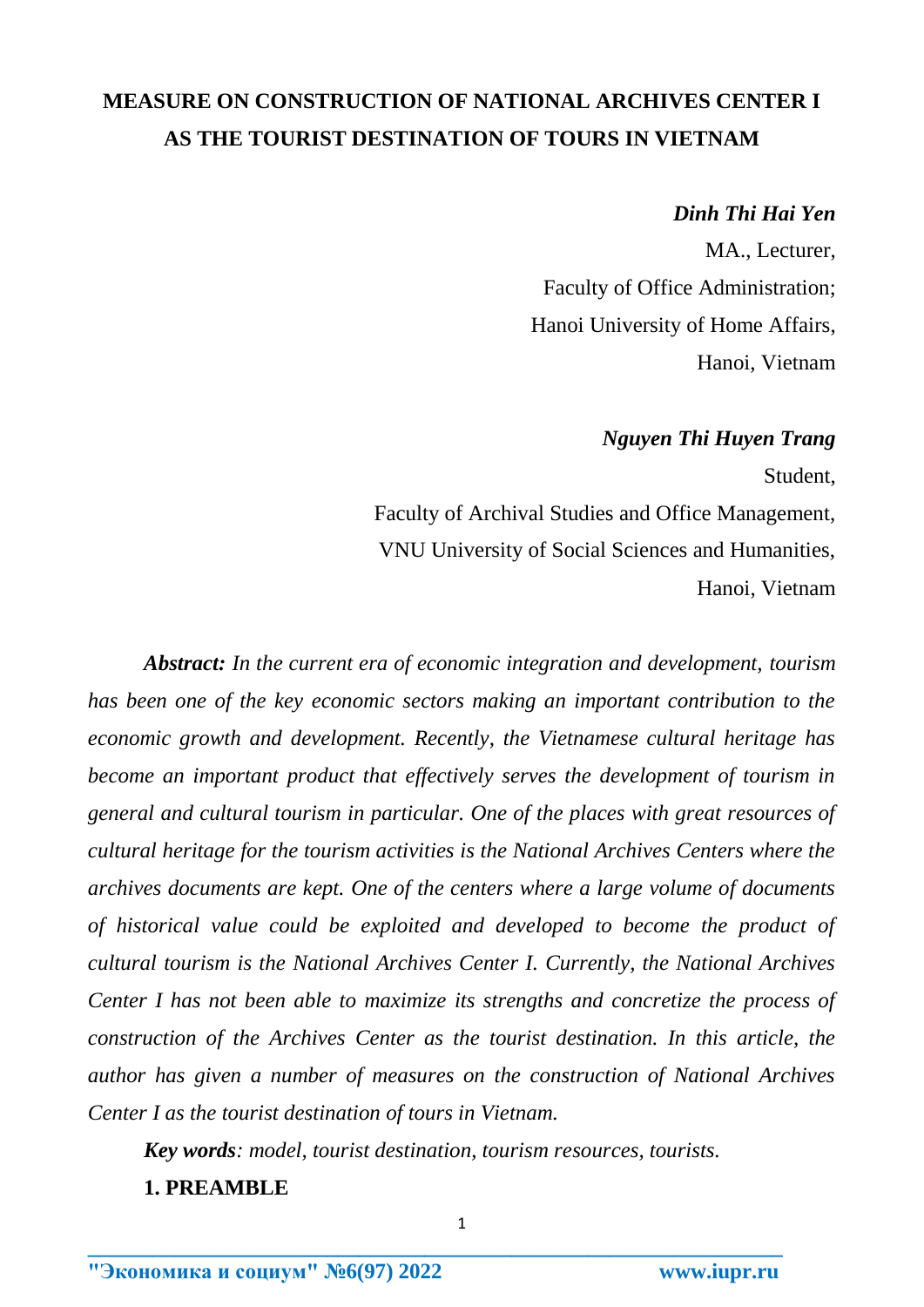The archival documents are not only a special antiquity, one of the great resources of cultural heritage of each nation, but also a true and vivid reflection of the nation's history of formation and development. With their great values, the archival documents could become a product of tourism and help the National Archives Centers become a tourist destination if they are invested and developed. However, in reality, at present, the National Archives Centers have not improved fully their potential, and have not yet developed a destination of tourist attraction.

The National Archives Center I is the place where a large volume of documents on the feudal period, the archival documents in French from Tonkin during the French colonial period, and the archival documents of the pro-French government in the temporary war zone from 1946 to in 1954, are kept. This is a large volume of documents of historical value, which could be exploited and developed to become the product of cultural tourism and turn this place into a tourist destination that attracts a large number of tourists in the region and abroad. Therefore, the research of solutions on the formation of model of: National Archives Center I - the destination of tours in Vietnam is an issue that needs to be concerned.

### **2. CONTENTS**

**2.1. Policy of leadership of the State Records and Archives Management Department of Vietnam and the National Archives Center I regarding the construction of tourist destination model at the National Archives Center I**

Following the State's policy in the expansion, advertisement and promotion of the value of archival materials and the construction of public areas, most of the Centers have built the exhibition and display areas. This is also the premise for the construction of the archives centers as the tourist destination. Therefore, the leadership of the State Records and Archives Management Department of Vietnam has always encouraged the Centers to improve their infrastructure, expand the display and exhibition areas, and regularly collect and gather the documents in order to expand and advertise the value of archival documents through the tourism. However, the leadership of the State Records and Archives Management Department of Vietnam has not yet promulgated any specific legal document on the direction and

2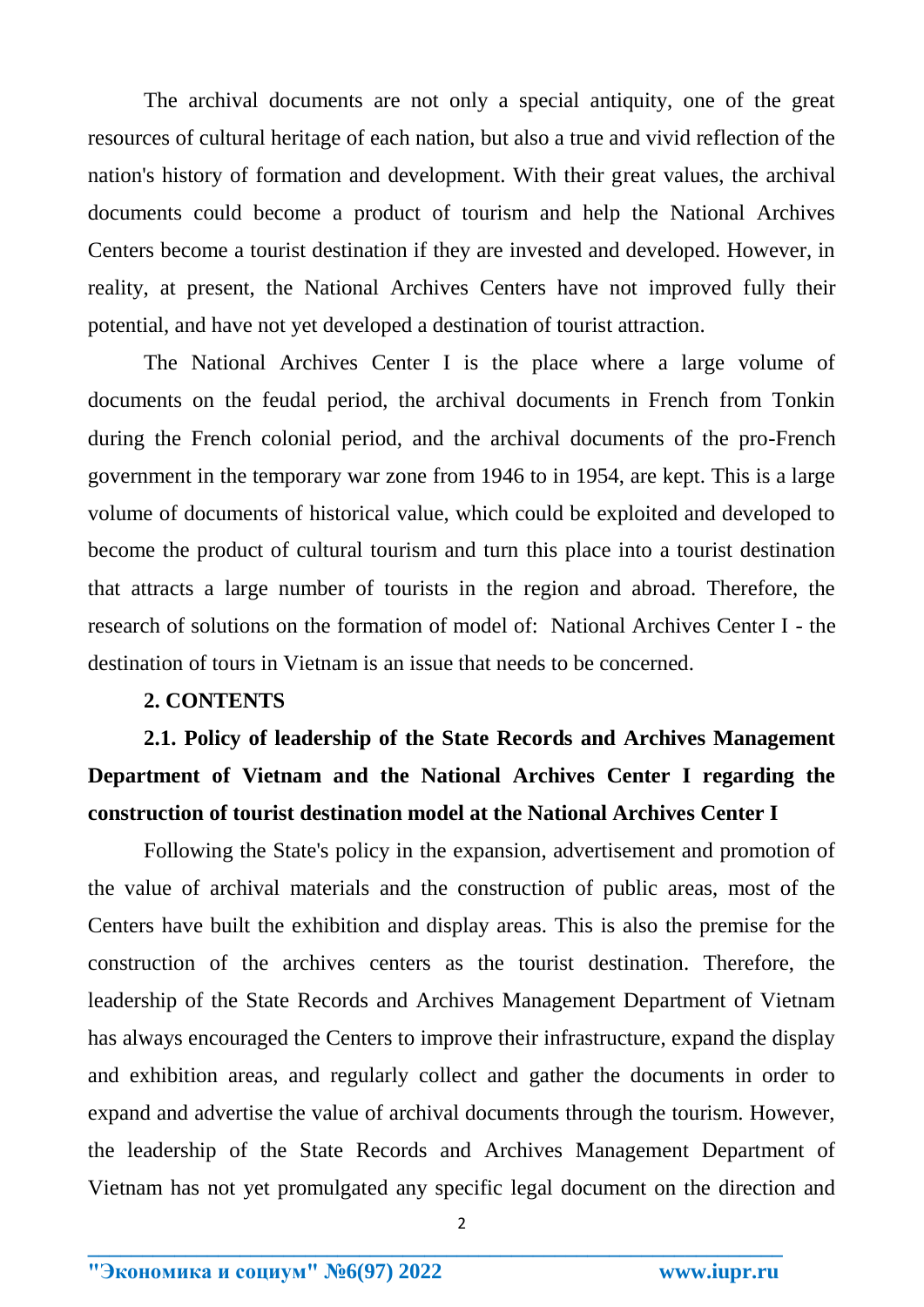process of construction as well as the regulations in construction of the Archives Center to become the tourist destination of the tours in Vietnam.

Although there are no specific regulations or guidelines on the construction of the tourist destination model at the National Archives Center I, the Center has initially focused on and invested in the construction of the Center to become the tourist destination. Specifically, on March 2, 2022, I conducted an interview with Ms. Nguyen Thu Hoai - Deputy Director of the National Archives Center I on the policy of the National Archives Center I regarding the construction of the tourist destination model, she shared: "*Currently, the National Archives Center I has not promulgated any specific policy regarding the construction of the destination model at the Center. However, the Center is also aware of its tourist potential, so it has taken the measures to promote the tourism such as renovation and improvement of its infrastructure, particularly the exhibition and display areas".* It is thanks to these changes that in the recent years, the Center has had more beautiful and modern galleries; the tourist promotion activities have also been widely carried out; the staff who serve the tourists to the Center has been required more strictly regarding the skills. At the same time, the Center has also actively looked for partners to link the tourism (travel businesses, museums, media agencies, etc.)

Thus, it can be seen that although the leadership of the National Archives Center I has not yet promulgated any specific policies or documents regarding the construction of the tourist destination model at the Center, they still see the potential for the tourist development of the Center and initially executed the measures of tourist attraction.

# **2.2. The first results of the construction of the National Archives Center I to become the destination of tours in Vietnam**

In the recent years, the National Archives Center I has actively executed the measures to attract readers and tourists such as construction of open and modern exhibition and display areas; promotion of tourist advertisement activities in various forms to bring the image of the Center in particular and archival documents in general closer to the community.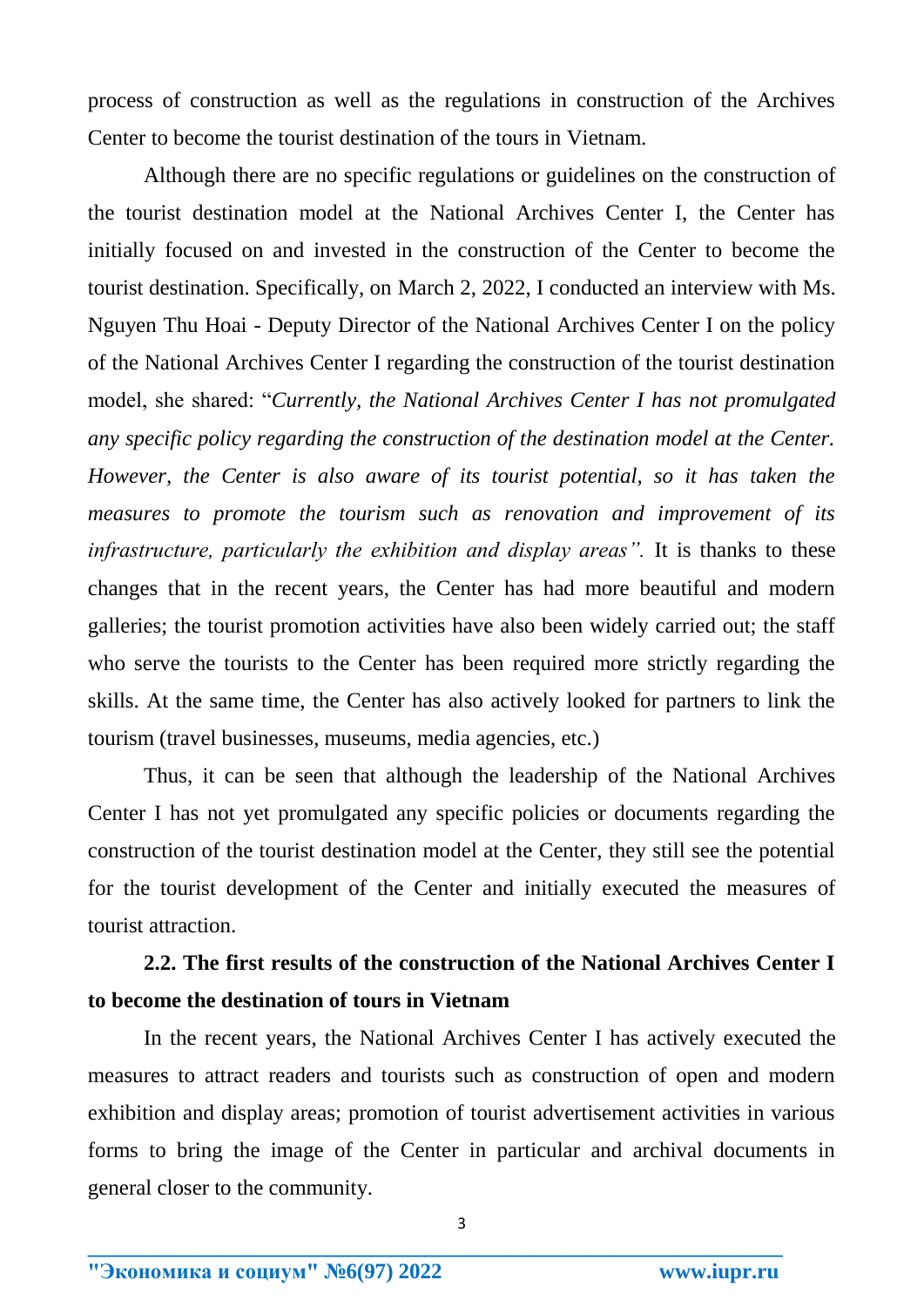At the National Archives Center I, the public areas, also known as the exhibition and display areas, have been built. In previous years, the exhibition and display areas were quite small, not commensurate with the tourist potential of the Center. However, in the year 2021-2022, the Center has been expanding and rearranging the documents at the exhibition and display areas for the purpose of attracting tourists to come to visit and experience. It is expected that these two permanent exhibition areas will be officially opened to receive the tourists by the end of this year. The National Archives Center I has the advantage of location and traffic when it is located on a convenient traffic route, moreover its location is in the center of Hanoi city, so the Center has combined to organize the exhibition of documents indoors and outdoors at other locations in Hanoi. Thanks to that, the Center attracts more than 2500 tourists every year. The tourists who visit and experience at the Center also have quite good feedback on the welcoming attitude of the staff at the Center and they feel quite happy when they could witness and touch the archival documents such as the Nguyen dynasty manuscripts, the Nguyen dynasty directory. Many foreign tourists who come the National Archives Center I for the first time are also surprised by the beauty and value of the archival documents in Vietnam. They are happy to experience and learn about a new land, a historical dynasty in a country which is rich in cultural traditions. In particular, the application of new technologies in the archival activities makes the tourists extremely excited when they have access to the archival documents in an authentic and vivid manner and deeply feel the message that the exhibition and display shows desire to convey.

With the number of tourists visiting the Center every year as well as the positive feedback of tourists on the quality and services of the Center, this proves the more and more increasing demand on survey of the archival documents and the higher and higher coverage of the Archives Center. In order to achieve such achievements, it is partly due to the good training of staff at the Center, most especially the fact that the Center has carried out many forms of advertisement to introduce the image and attract tourists to come the Center such as: Organization of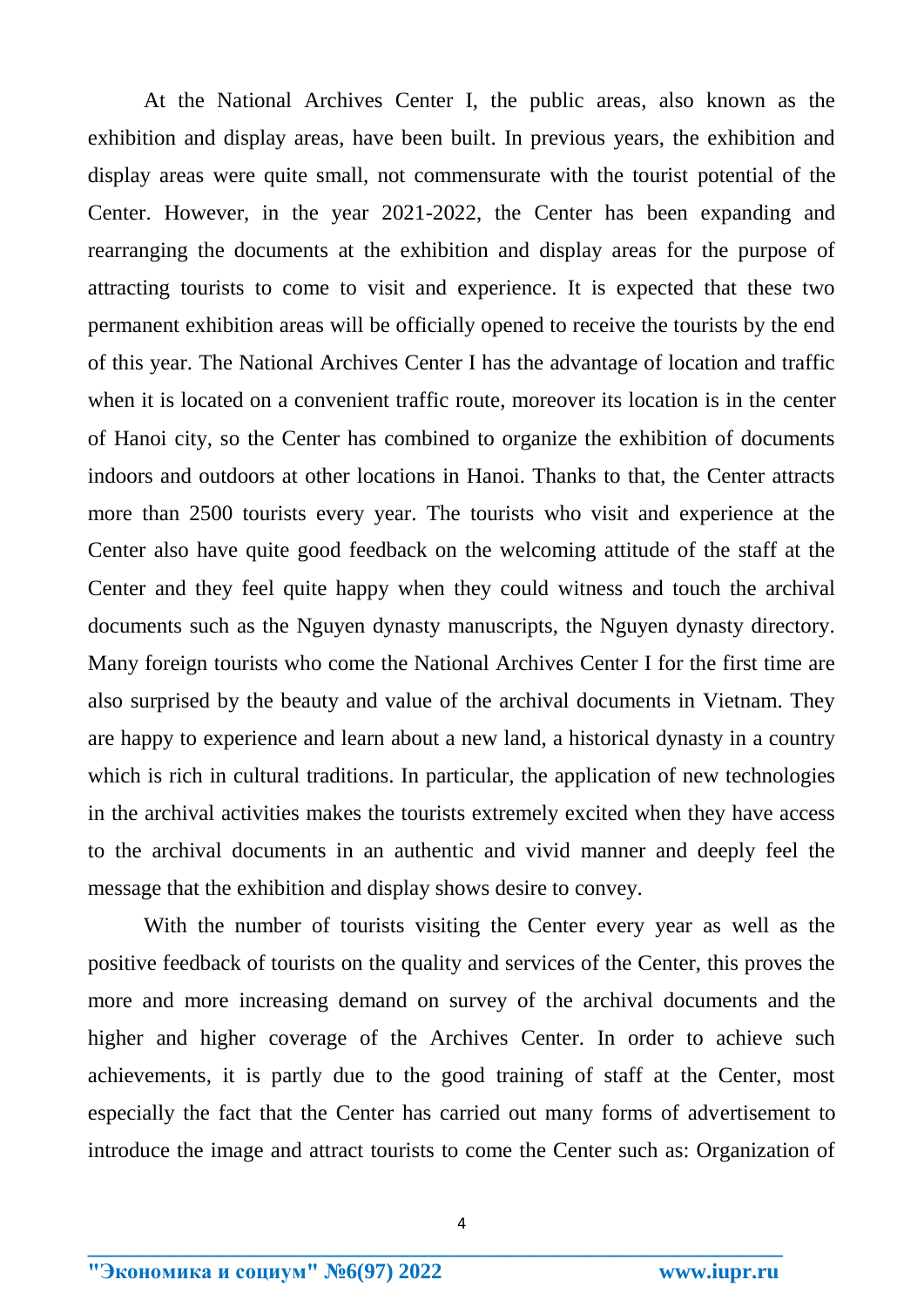exhibitions; production of archival publications; posting of articles on the mass media.

Although the guidelines and a number of measures on the construction of the tourist destination model at the National Archives Center I have been promulgated, so far, the construction of the model of the Archives Center - the tourist destination at the National Archives Center has been still faced with many difficulties and restrictions such as: The display of original documents is easy to damage the documents; the infrastructure has not met the needs of sightseeing; the human resources have not been properly trained in the tourism skills and operations; the government has not promulgated the regulations on the construction of tourist destination models; some officials have still been doubted the feasibility of the construction of tourist destination model at the National Archives Center I. Particularly, for the construction of the model of National Archives Center I as the tourist destination of tours in Vietnam, a large amount of funding is required or the tourism promotion, human resources training, infrastructure upgrading, ... However, where does this funding come from, because the Center could not meet such a large amount of funding. This has still been a difficult problem for the Center when it executes the construction of the tourist destination model [2].

# **2.3. Some measures on perfection of the construction of the National Archives Center I to become the destination of tours in Vietnam**

### *2.3.1. Assessment of feasibility*

There are many opinions that construction of the tourist destination model at the Archives Centers is not feasible because they think that the archival documents are boring and do not bring the high entertainment. However, as we all know, in the world this type of historical - cultural tourism is extremely developed such as in Taiwan, China, Germany and some other European countries. In Germany, the tourist destination model at the Archives Centers have been very developed and attracted a large number of domestic and foreign tourists. Looking at the achievements achieved by other countries, we are completely also capable of such development. Meanwhile, the National Archives Center I is also home to rich and diverse resources which meet

5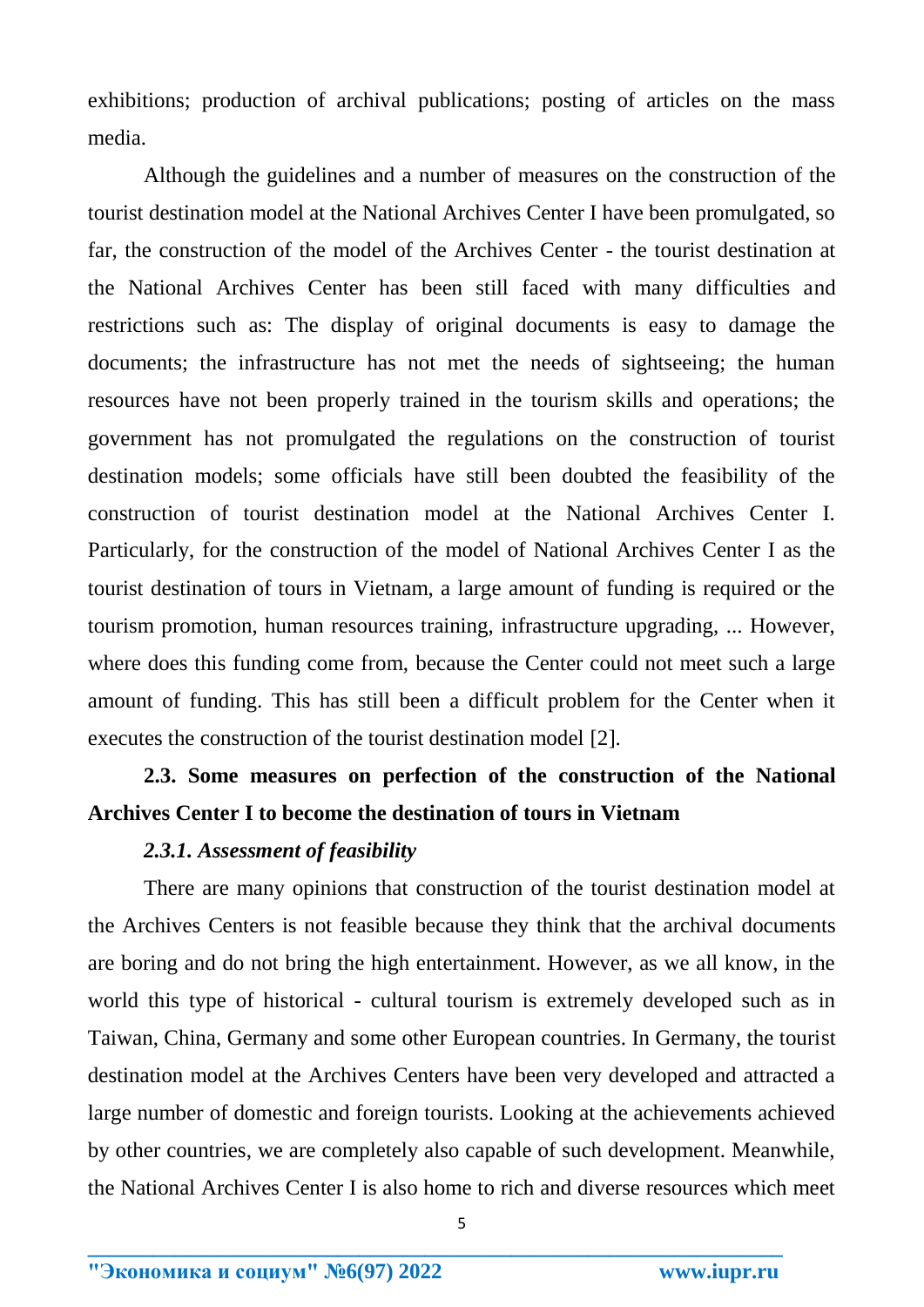the tourism demands and the staff quality, and its infrastructure are under the improvement to serve the tourism. Ms. Nguyen Thu Hoai - Deputy Director of the National Archives Center I also affirmed: "*The National Archives Center I is fully qualified and capable of construction of the tourist destination model if it is invested in the correct direction and has a synchronous development strategy*".

## *2.3.2. Some measures*

2.3.2.1. Completion of legal documents as the basis for the construction of *tourist destination model*

Currently, the leadership of the State Records and Archives Management Department of Vietnam has not yet issued any specific guidelines or regulations on the tourism development as well as the construction of tourist destination model. Therefore, the Centers face with the difficulties in executing the process of construction of tourist destination model. Starting from such matter, in order to complete the legal documents as the basis for the construction of tourist destination model, I would like to give some suggestions as follows:

- Regarding the State Records and Archives Management Department of Vietnam: It is necessary to promulgate a process of construction of tourist destination model and specify the price to be paid by visitors when they visit the National Archives Center. At the same time, coordinate with National Archives Center I to find out the reasonable investors to promote the tourism development.

- Regarding the National Archives Center I: promulgate the documents specifying the responsibilities of each individual and department at the Center in the construction of tourist destination model. Organize the refresher and training courses on tourism skills for individuals and staff who directly welcome tourists at the Center.

*2.3.2.2. Completion of process of construction of the National Archives Center I model- the destination of tours in Vietnam*

For the successful construction of the Archives Center - tourist destination model of tours in Vietnam, the National Archives Center I needs to take the following steps: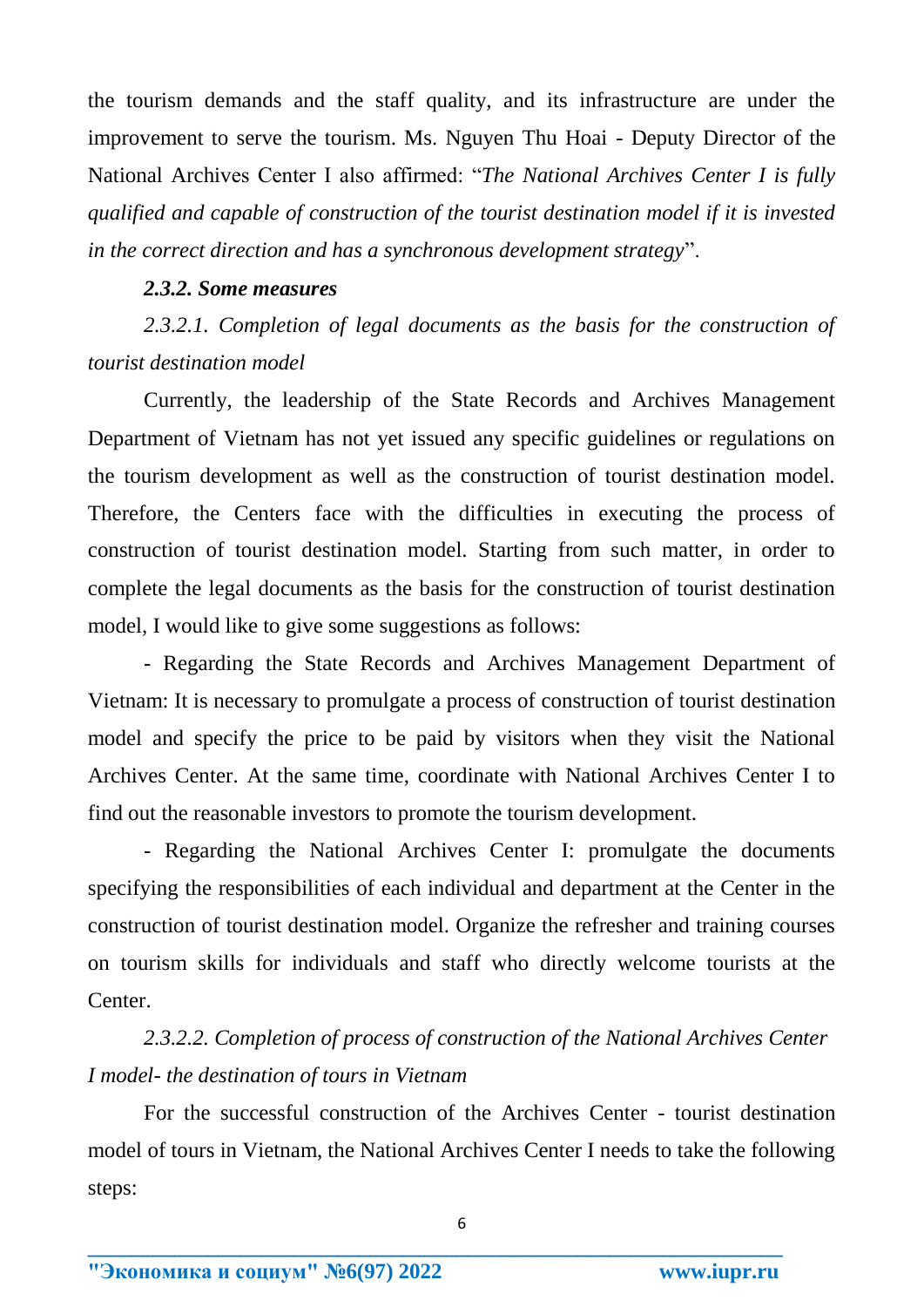Step 1: Promotion the research on tourists' demands

Step 2: Preparation of the tourism resources

Step 3: Investment in and upgrading of the infrastructure

Step 4: Human resources training

Step 5: Tourist advertisement

Step 6: Promotion of joint venture and association with tour operators

*a. Promotion the research on tourists' demands*

In order to capture the tourists' demands with the purpose of formation of a tourism program which meets the tourists' expectations, the National Archives Center I is required to have the ways of research on the tourists' demands. This not only helps the Center advertise its image, improve its position and reputation, but also is the basis for the Center to earn a profit from the tourism.

To conduct the research on tourists' demands, the Center needs to follow the following steps:

- Determine the research objective: The research objective is to survey the tourists' demands to come up with solutions to satisfy the tourists' demands.

- Determine the research object: The research object of the National Archives Center I is tourists.

- Way of implementation:

+ Research documents: Learn about the market through research works, opinions of experts, books, magazines, internet, conferences... This is a less expensive method but sometimes difficult to find and process the information; the level of reliability and relevance is not high, because this is a secondary source of information, which is widely published.

+ Other forms such as direct survey by interview, opinion form, hiring marketing companies... This form helps the Center obtain the primary and highly effective information sources, but the cost is often quite high and it spends on many stages.

*b. Preparation of the tourism resources*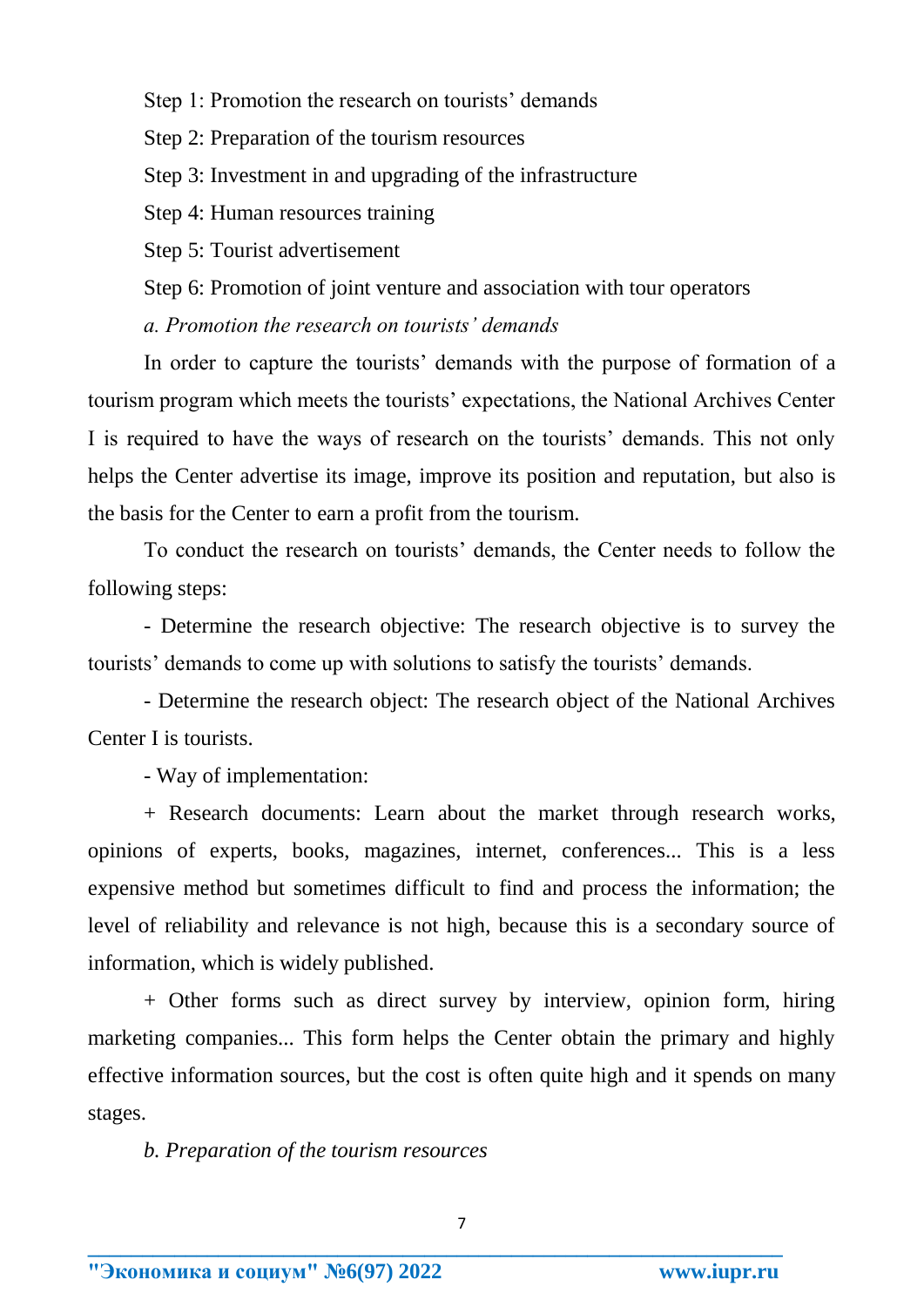The tourism resources of the National Archives Center I are the archival documents. In order to have the diverse and rich resources, the Center is required to strengthen and promote the collection and gathering of archival documents on a regular basis. In order to do this well, the National Archives Center I first needs to make a list of the types of records and documents that are submitted to the historical archives.

Next, the National Archives Center I is required to coordinate with the archival agencies to plan the collection and addition of archival documents to the historical archives. Especially, the collection and gathering of rare and precious documents should be promoted and paid attention to. Because the tourists' demands are to feel the beauty and discover the new. Therefore, the less rare and precious documents are accessed, the more they attract the attention and curiosity of tourists.

In addition, the National Archives Center I is also required to build a system of modern warehouses with equipment and techniques to ensure the efficient preservation of documents so that the documents are preserved fully, free from any damage, termites or mold. If, during the effective process of collection, gathering and addition of documents, the Center collects a large amount of documents, the Center shall take into account of the expansion plan of archives warehouse to meet the needs of the collection and gathering of archival documents.

## *c. Investment in and upgrading of the infrastructure*

In order to meet the tourists' demands, the National Archives Center I is required to invest, upgrade and perfect the infrastructure because currently the Center only operates as a State agency, not a tourist attraction location.

Currently, the Center only has a display and exhibition area, but this area has not been properly and nicely decorated. For the tourism development, the National Archives Center I is required to arrange this area and build a number of other areas for tourism such as: dining area, entertainment area, souvenir are, etc. After the determination of the area to be built, the Center shall prepare an implementation plan for the competent person's approval and funding.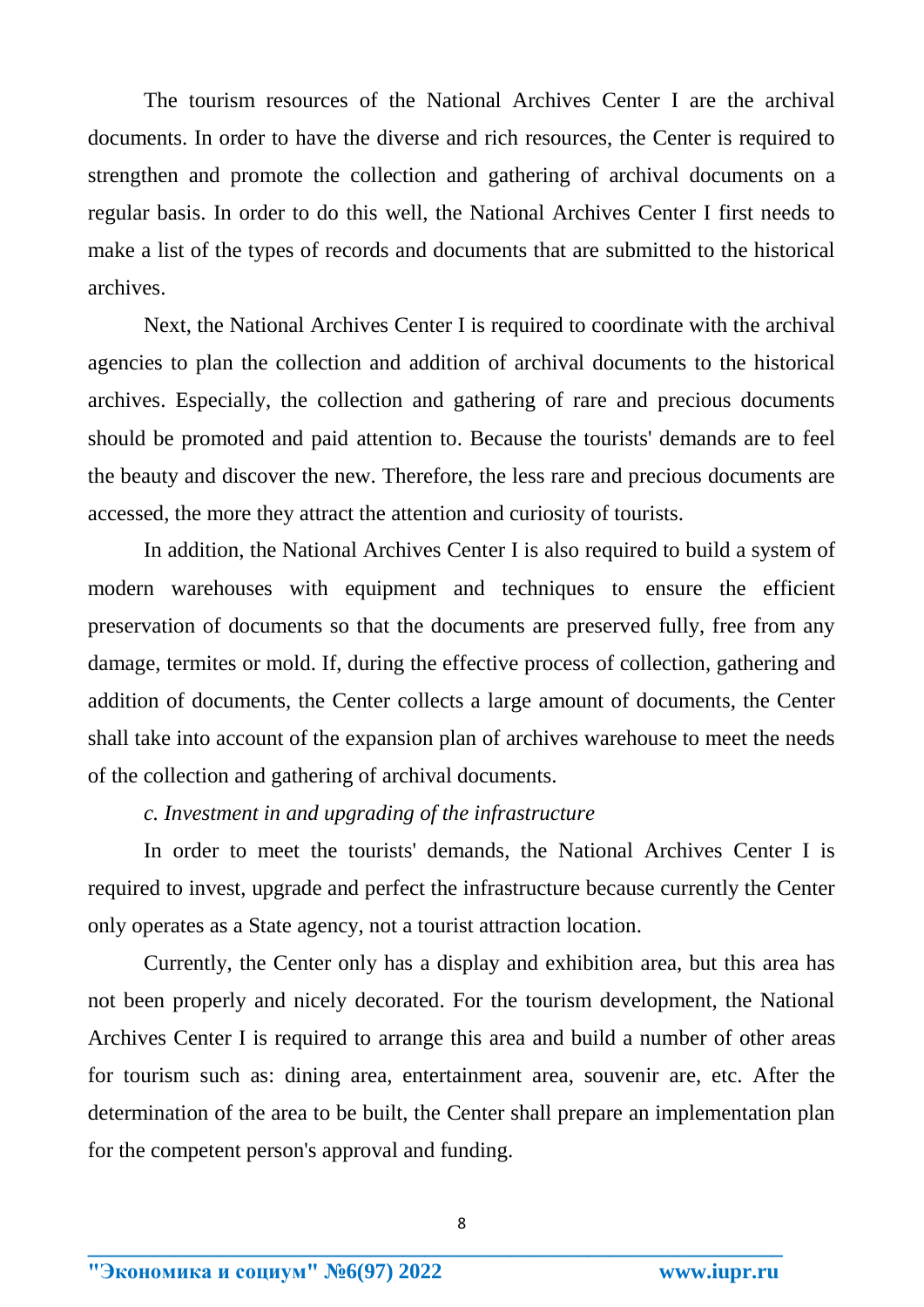Finally, after receipt of the funding for construction, the National Archives Center I shall to find a reputable unit to design the drawings and organize the bidding to find a construction contractor.

### *d. Human resources training*

This is a model of a specific tourist destination in a specific field that is archives, so the staff, in addition to the tourism knowledge, and the tour guides shall have the knowledge of history and archives. The staff who work directly at the Center are those involved in the history and archives, so they are very knowledgeable about the archival documents, however, they have not been trained in tourism. Therefore, in order to develop the staff, the National Archives Center I shall coordinate with the tourism training units to train the necessary knowledge and skills for tourism activities, especially the problem-solving skills. In addition, the staff at the Center also need to improve their foreign language skills to be able to serve foreign tourists. Besides, to evaluate the effectiveness of tourism professional training courses, the Center could organize the contests for its staff to practice their skills of guiding tourists and at the same time arouse their passion for tourism.

## *e. Tourist advertisement*

Although the Center has currently organized many forms of advertisement and introduction of archival documents, many people have not known the National Archives Center I because the Center has not yet had any efficient tourism advertisement strategy. Thus, the image of the Center has not been widely disseminated to all ages and professions. Therefore, in order to reach a large number of tourists, the National Archives Center I shall carry out various forms of tourism advertisement such as: advertise on mass media: website, Facebook, Youtube; coordinate with broadcasting stations to produce introductory films of archival documents; organize the exhibitions; publish the archival publications; advertise through KOLs or a third party,... Besides being proactive in the tourist advertisement, the Center could learn more experiences from other Archives Centers at home and abroad to develop an effective tourism advertisement strategy to reach many potential tourists [3].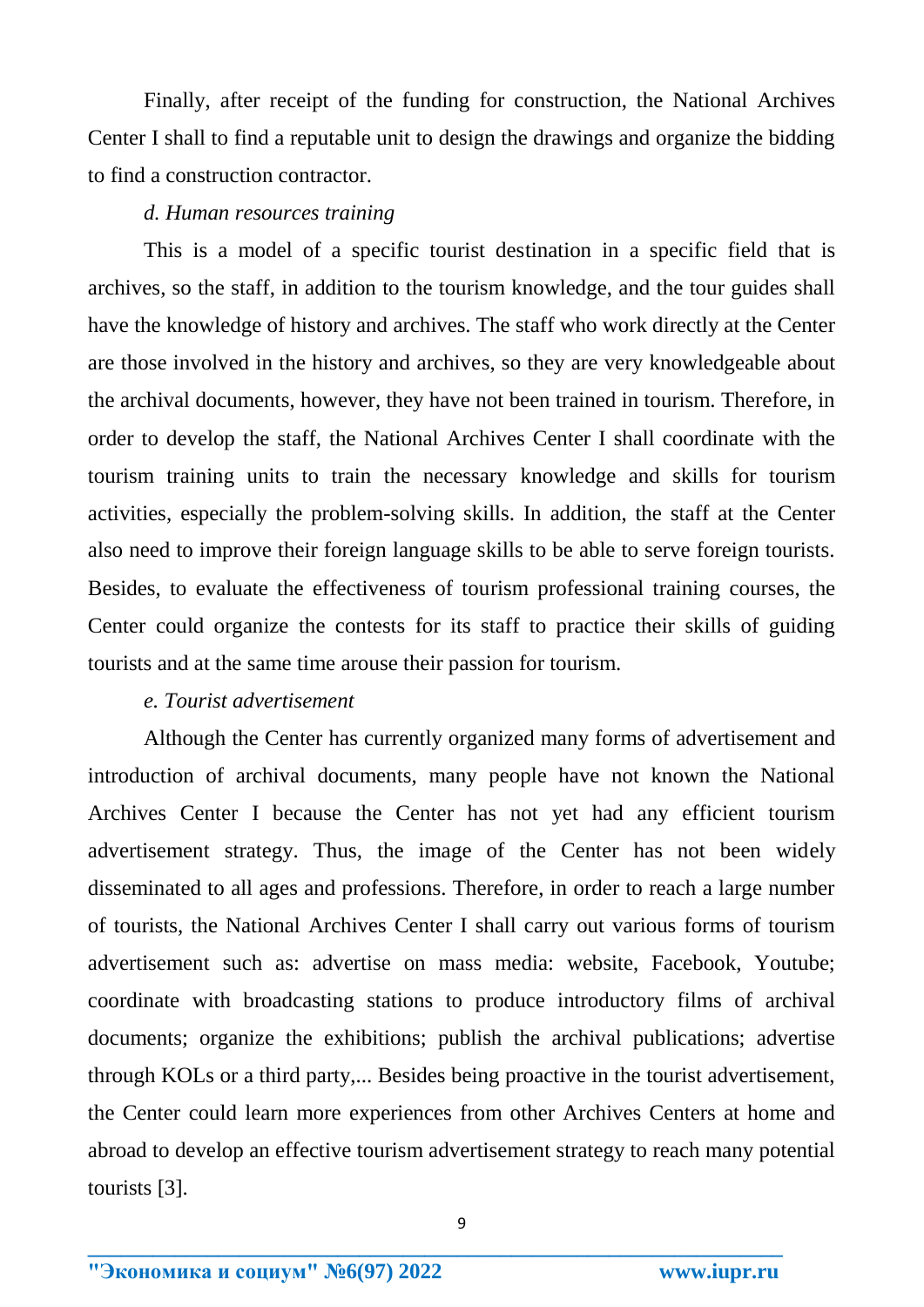#### *f. Promotion of joint venture and association with tour operators*

Currently, tourists coming the Center are often alone, not in groups, if in groups, it is mainly a group of students or officials of agencies or organizations involving in the archives. Therefore, in order to attract a large number of tourists in groups, the National Archives Center I shall promote the joint venture and cooperation with travel companies. This association will create benefits for both sides because the Archives Center is a suggested place for historical - cultural tours designed by tour operators to help the tour operators increase profits, on the contrary, the tour operators will help the National Archives Center I widely promote its image to attract a stable number of tourists and also help the Center gain profits from the tourist activities [1].

In order to link up with tour operators, the Center shall learn more about tour operators across the country and then select on the criteria to find out the tour operator that meets the given requirements of the Center.

After the two parties meet and discuss with each other, the contract will be signed and ensure the spirit of cooperation on the basis of mutual benefits. The contract clearly stipulates the responsibilities of Party A and Party B in the process of cooperation and if either party violates the contract, it shall be responsible for the compensation.

#### *2.3.2.3. Build a good relationship between tourists and archivists*

In order to promote the tourism, the service attitude of the archivist, specifically the tour guide, is extremely important. Therefore, the National Archives Center I shall build a team of staff serving the tourism activities who are not only good at professional work but also enthusiastic and dedicated, thereby leave a good impression in the minds of tourists on a cultural destination. It is important for the archivists to be aware of their responsibilities. They are not only those who serve the tourists' demands but also those who transmit the contents and values of archival documents contributing to the preservation and protection of the historical memory of the nation.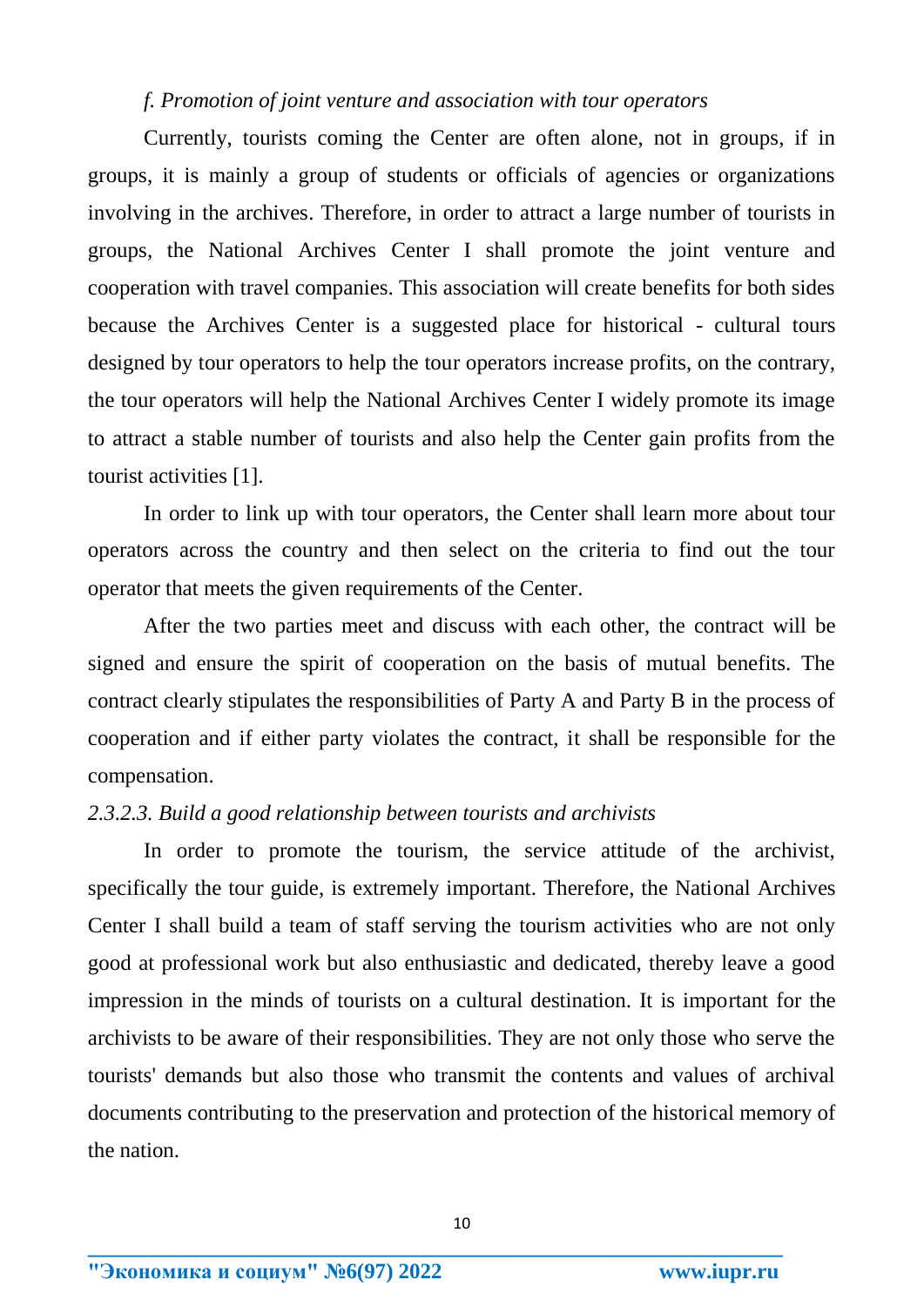#### *2.3.2.4. Link with the tourist - history destinations in Hanoi to form tours*

Linkage is the basic principle of tourism development. To form the tours, the tourist, culture and history destinations could be linked together for mutual development and tourist attraction. The National Archives Center I is located in Hanoi which is one of the cities of many major tourist, culture and history destinations across the country, so the linkage with other tourist destinations is not difficult at all. The Center could be linked with such destinations as the Vietnam Museum of Revolution, Vietnam National Museum of History, Hanoi Museum, Vietnam Museum of Ethnology, etc. So the tourists shall be able to start from the survey of the history and culture to admiration of authentic artifacts to better understand the periods of Vietnamese history. This linkage is a condition for the tourist destinations to develop together and attract a large number of tourists.

### **3. CONCLUSION**

The construction of tourist destination model at the National Archives Center I is not only a form of introduction and advertisement of archival documents closer to all subjects in the society, but also helps the Archives Center Country I's development commensurate with its potential.

For the successful construction of this model, the support policies and funding from the State Records and Archives Management Department of Vietnam are required. At the same time, coordinate with National Archives Center I to find out the reasonable investors to promote the tourism development. In addition, the National Archives Center I also needs to come up with policies and strategies for synchronous development from infrastructure, human resource training, tourism advertisement and linkage with tour operators to officially carry out the construction of tourist destination model in order to maximize the value of archival documents and enhance the center's position in the public mind.

#### **REFERENCES**

1. Duong Thu Huong. Survey and construction of model: Archives centerdestination of tours in Vietnam. Hanoi: VNU University of Social Sciences and Humanities, 2011.